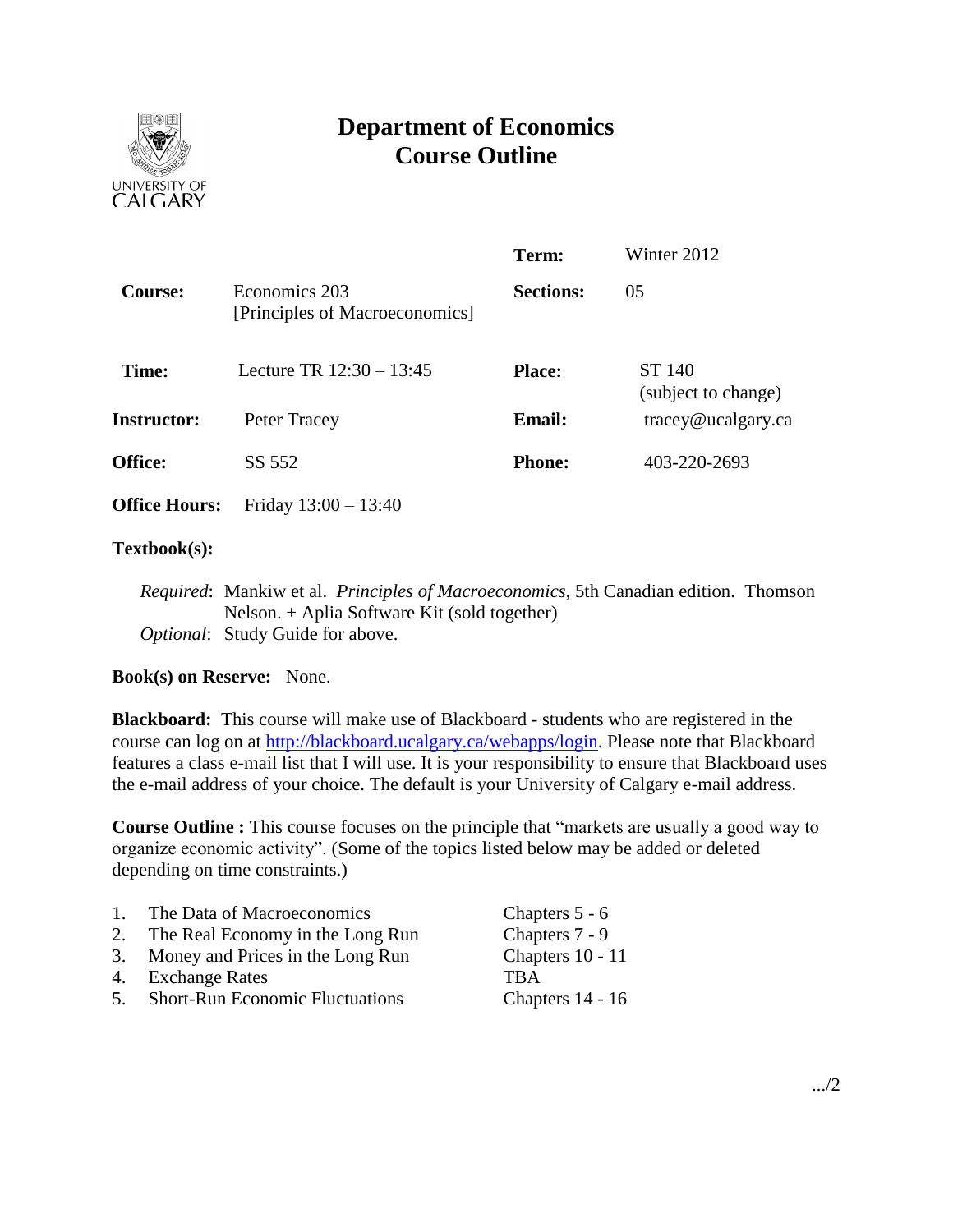### **Grade Determination and Final Examination Details:**

| 5 assignments (using Aplia), of which the 4 best will count | <b>20 %</b> |
|-------------------------------------------------------------|-------------|
| Midterm Examination: February 7, 2012                       | 30%         |
| Final Examination                                           | .50%        |

### Assignments:

- 1. In order to complete assignments in this course, you will be required to access the Aplia website at [http://econ.aplia.com.](http://econ.aplia.com/) Please register on the website within the first week of classes.
- 2. Due dates for the assignments will be announced on the Aplia site during the first week of the semester.
- 3. Course material dealing with a particular assignment will typically be covered in class at least four days before the assignment is due; thus, assignments can be completed at any time up to and including the due date. Only the four best assignments will count towards your final mark. Given these factors, only situations where someone can document illness or domestic affliction for an extended period (i.e., the entire 4 days prior to the due date) would possibly warrant shifting the assignment weight to the final exam. Furthermore, technical problems can be expected to occur sometimes with computer systems and internet availability, so it may be a good idea to not wait until the last minute to submit your assignment. Technical problems will typically not justify shifting the assignment weight to the final exam.
- 4. Using Aplia, you will be able to complete practice problem sets prior to each assignment. In the practice problem sets, you will obtain immediate feedback as to whether you have answered a question correctly. In many cases you will be provided with an explanation if you have not answered correctly. Your results in the practice problem sets are not counted or reported to the instructor. It is strongly recommended that you do the practice problems related to a particular assignment prior to completing the assignments.
- 5. Emails regarding Aplia should be directed towards the providers of Aplia, or to the teaching assistants (TAs), who will be assigned to this course.

# Examinations*:*

- 1. Examinations will consist of multiple choice questions.
- 2. The midterm examination will be held during the lecture time. **The exam must be completed during the specified time. Extra time will not be given for any reason.**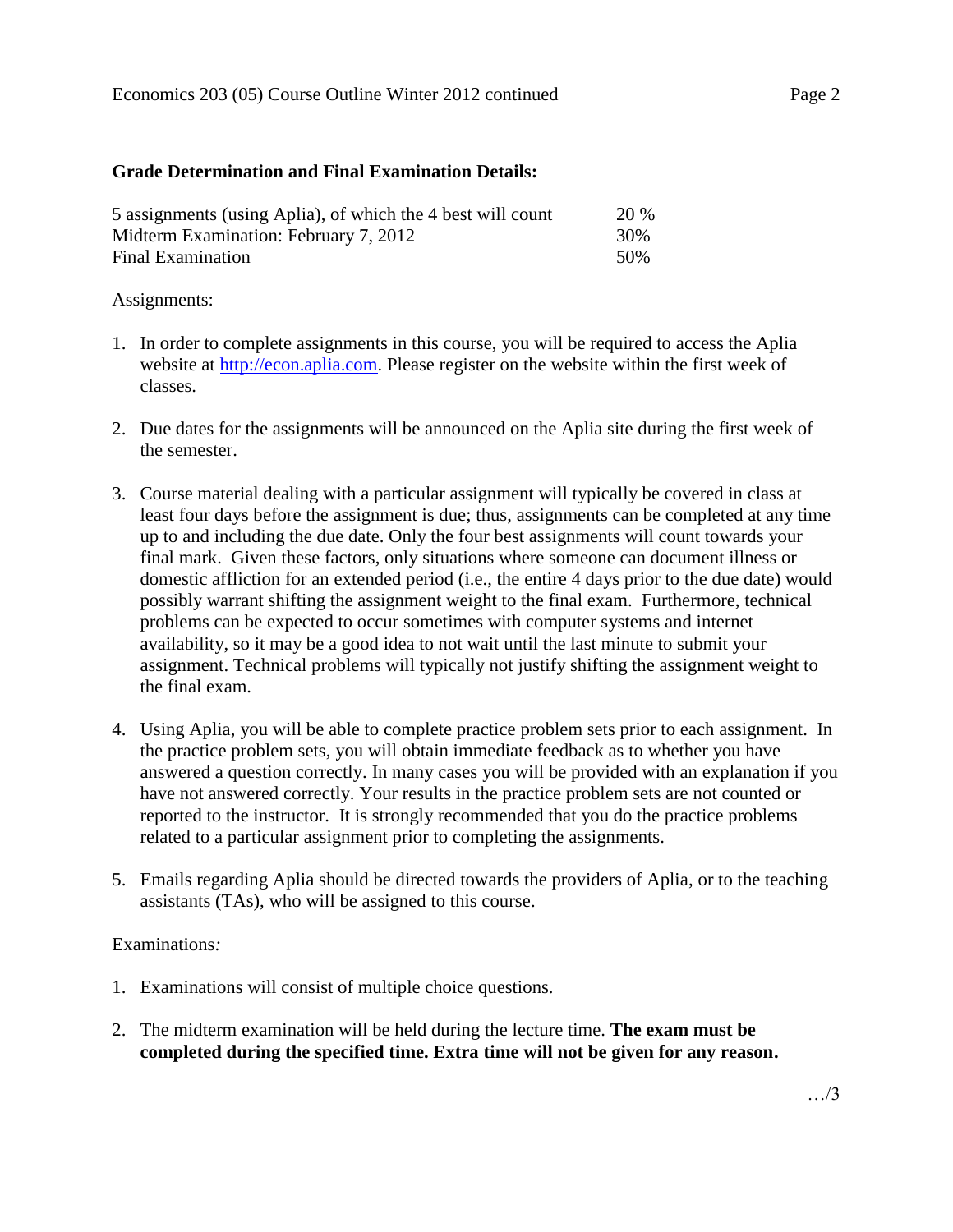- 3. The final examination will last for two hours and will be scheduled by the Registrar. **The exam must be completed during the specified time. Extra time will not be given for any reason.**
- 4. The use of a non-programmable calculator during tests and examinations is permitted. **The use of graphing calculators, cell phones, and computers is not permitted.**

Assignments, the midterm exam, and the final exam are marked on a numerical (percentage) basis and then converted to letter grades. The course grade is then calculated using the weights indicated above. As a guide to determining standing, these letter grade equivalences will generally apply:

| $A+ 97-100 B$          | $79 - 83$ C- | 62 - 66   |
|------------------------|--------------|-----------|
| A $92-96$ B-           | 76 - 78 D+   | $57 - 61$ |
| A- $89-91$ C+ 73-75 D  |              | $50 - 56$ |
| $B+ 84-88$ C 67 - 72 F |              | $0 - 49$  |

# **Notes:**

- 1. Students should be aware that no "make-up" midterms will be given. Any student who finds it necessary to miss the midterm must notify the instructor in advance and produce a valid medical certificate or other required documentation in order to have the weighting adjusted. This adjustment will result in the final exam counting for 80% of the final grade and the Aplia assignments counting for 20% of the final grade. Note that deferred final examinations may contain short/long answer questions. Also, deferred final examinations do not have to cover the same material or have the same format as the regular final examination.
- 2. Examinations will not be given prior to the scheduled date.
- 3. Students should be aware of the academic regulations outlined in The University of Calgary Calendar.
- 4. **The use of cell phones for any purpose in class is prohibited**. **The classroom will be a no cell phone zone. Computers may be used for note-taking purposes only.**
- 5. Students seeking reappraisal of a piece of graded term work should discuss their work with the instructor *within* 15 days of the work being returned to class. However, the earliest that grades will be discussed will be two days after the return of an assignment or examination.
- 6. Students will be responsible for all material listed on the course outline, regardless of whether or not the material has been covered in class, unless the instructor notifies the class that the material will not be covered.
- 7. Please note that the following types of emails will receive no response: emails not addressed to anyone in particular; emails where the recipient's name is not spelled correctly; anonymous emails; emails which do not specify the course and section in which you are registered; and, emails involving questions that are specifically addressed on the course outline.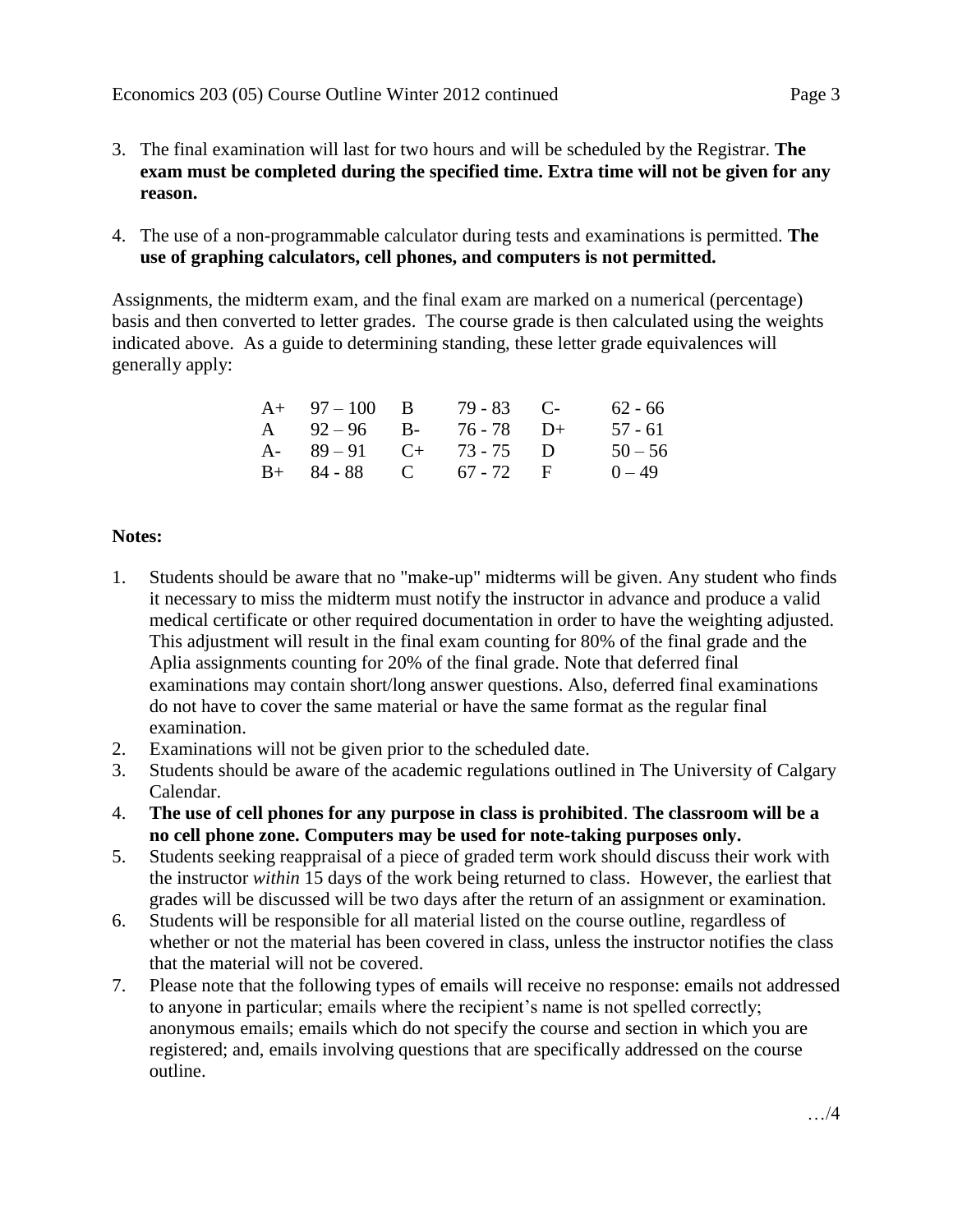8. It is the student's responsibility to request academic accommodations. If you are a student with a documented disability who may require academic accommodation and have not registered with the Disability Resource Centre, please contact their office at 220-8237. Students who have not registered with the Disability Resource Centre are not eligible for formal academic accommodation. **You are also required to discuss your needs with your instructor no later than fourteen (14) days after the start of this course.**

Students' Union Vice-President Academic Ola Mohajer Phone: 403-220-3911 E-mail: suvpaca@ucalgary.ca

Students' Union Faculty Representative (Arts) Phone: 403-220-3913 Office MSC 251 E-mail: arts1@su.ucalgary.ca

Society of Undergraduates in Economics (S.U.E.): E-mail: sue@ucalgary.ca [www.ucalgary.ca/sue](http://www.ucalgary.ca/sue)

Society of Undergraduates in Economics is a student run organization whose main purpose is to assist undergraduate economics students succeed both academically and socially at the University of Calgary. Services include access to the exam bank, career partnerships with the Career Centre through hosting industry nights and information sessions, recognizing achievements in teaching, and organizing social events for members. Join now by contacting [sue@ucalgary.ca.](mailto:sue@ucalgary.ca)

*Faculty of Arts Program Advising and Student Information Resources*

- Have a question, but not sure where to start? The new Faculty of Arts Program Information Centre (PIC) is your information resource for everything in Arts! Drop in at SS110, call us at 403-220-3580 or email us at [artsads@ucalgary.ca.](mailto:artsads@ucalgary.ca) You can also visit the Faculty of Arts website at<http://arts.ucalgary.ca/undergraduate> which has detailed information on common academic concerns.
- For program planning and advice, contact the Student Success Centre (formerly the Undergraduate programs Office) at (403) 220-5881 or visit them in their new space on the 3rd Floor of the Taylor Family Digital Library.
- For registration (add/drop/swap), paying fees and assistance with your Student Centre, contact Enrolment Services at (403) 210-ROCK [7625] or visit them at the MacKimmie Library Block.